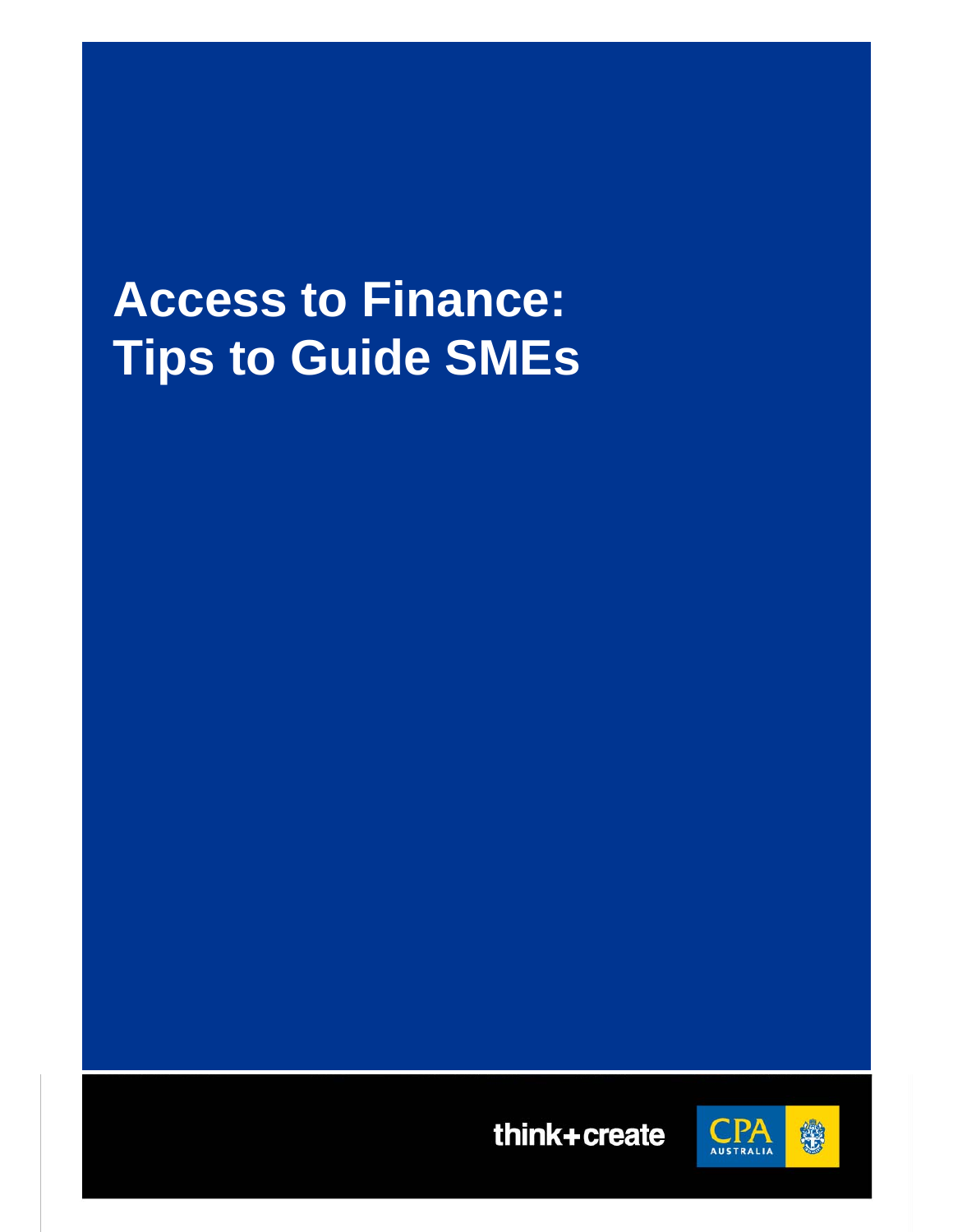CPA Australia Ltd ('CPA Australia') is one of the world's largest accounting bodies representing more than 139,000 members of the financial, accounting and business profession in 114 countries. For information about CPA Australia, visit our website **cpaaustralia.com.au** 

First published 2012 CPA Australia Ltd ACN 008 392 452 Level 20, 28 Freshwater Place Southbank Vic 3006 Australia

#### **Legal notice**

Copyright CPA Australia Ltd (ABN 64 008 392 452) ("CPA Australia"), 2012. All rights reserved.

Save and except for third party content, all content in these materials is owned by or licensed to CPA Australia. All trade marks, service marks and trade names are proprietory to CPA Australia. For permission to reproduce any material, a request in writing is to be made to the Legal Business Unit, CPA Australia Ltd, Level 20, 28 Freshwater Place, Southbank, Victoria 3000.

CPA Australia has used reasonable care and skill in compiling the content of this material. However, CPA Australia and the editors make no warranty as to the accuracy or<br>completeness of any information in these materials. you are advised to undertake your own research or to seek professional advice to keep abreast of any reforms and developments in the law.

To the extent permitted by applicable law, CPA Australia, its employees, agents and consultants exclude all liability for any loss or damage claims and expenses including but not limited to legal costs, indirect special or consequential loss or damage (including but not limited to, negligence) arising out of the information in the materials. Where any law prohibits the exclusion of such liability, CPA Australia limits its liability to the re-supply of the information.



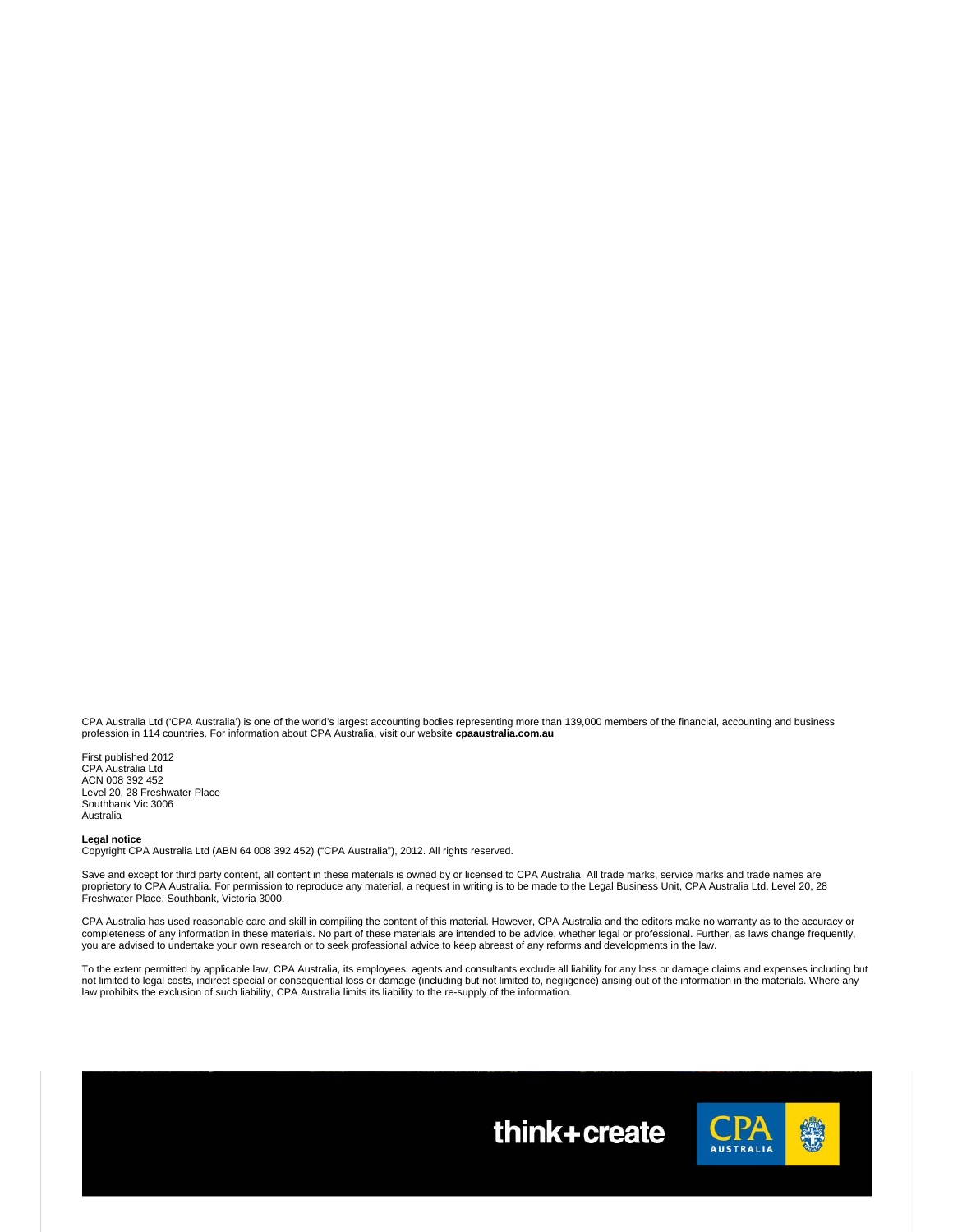Just as cash flow and profit are important to business, ensuring your business has access to the right amount of finance when needed, and that the type of financing is the most appropriate for the purpose, is also essential to achieving financial success.

The following tips are a guide to help improve business access to external finance.

#### **Tip**

Current lending conditions are the "new normal" – don't wait for conditions to shift. Instead, change the way you manage and monitor your business performance, with particular emphasis on increasing cash flow to reduce your need for external finance.

# **Before you apply for finance**

Before applying for finances, ensure you:

- Prepare a cash flow forecast to identify:
	- o how much funding you need
	- o when you need the funding
	- o how the business can repay any loan required
	- o how long it will take to repay the loan
- Are sensible about the amount you need to borrow –make sure you can justify it
- Consider how you can best meet funding requirements financing with a bank is not your only option, there are a number of different types of specialist financing available
- Look at ways to increase cash flow to internally finance any funding requirement, such as reducing stock holdings, collecting cash from customers earlier or extending terms with suppliers

#### **Do your research**

- Where you decide to seek finance from external sources, such as a bank, do your research and shop around to find the best form of financing that meets your needs.
- Listen to other people's experiences with potential lenders.
- Consider the benefits of either consolidating your business with one lender, or having different lenders for different financing to build your credit history and spread funding risk.
- Make sure you are getting the best price on offer.
- Ask potential lenders what banking services and tools they offer. These tools may be helpful to your business.

#### **Get your timing right**

 Approach potential lenders well ahead of time. Show them your plans, finances and projections, explain what you are doing, and demonstrate your track record before asking for money.

#### **Project your finance needs**

 Keep your expectations and projections realistic. Your business banker may not be very experienced, but they know a "fairytale" when they see it and they have many tools to deconstruct your application.

#### **Build relationships**

 Be open and up-front in your dealings with your potential lender – you never know when you might need your relationship manager in your corner.

think+create

\$

- Invite your banker to see the business and spend time discussing business plans.
- If possible, get to know the regional business manager and any staff that may have input into loan decisions.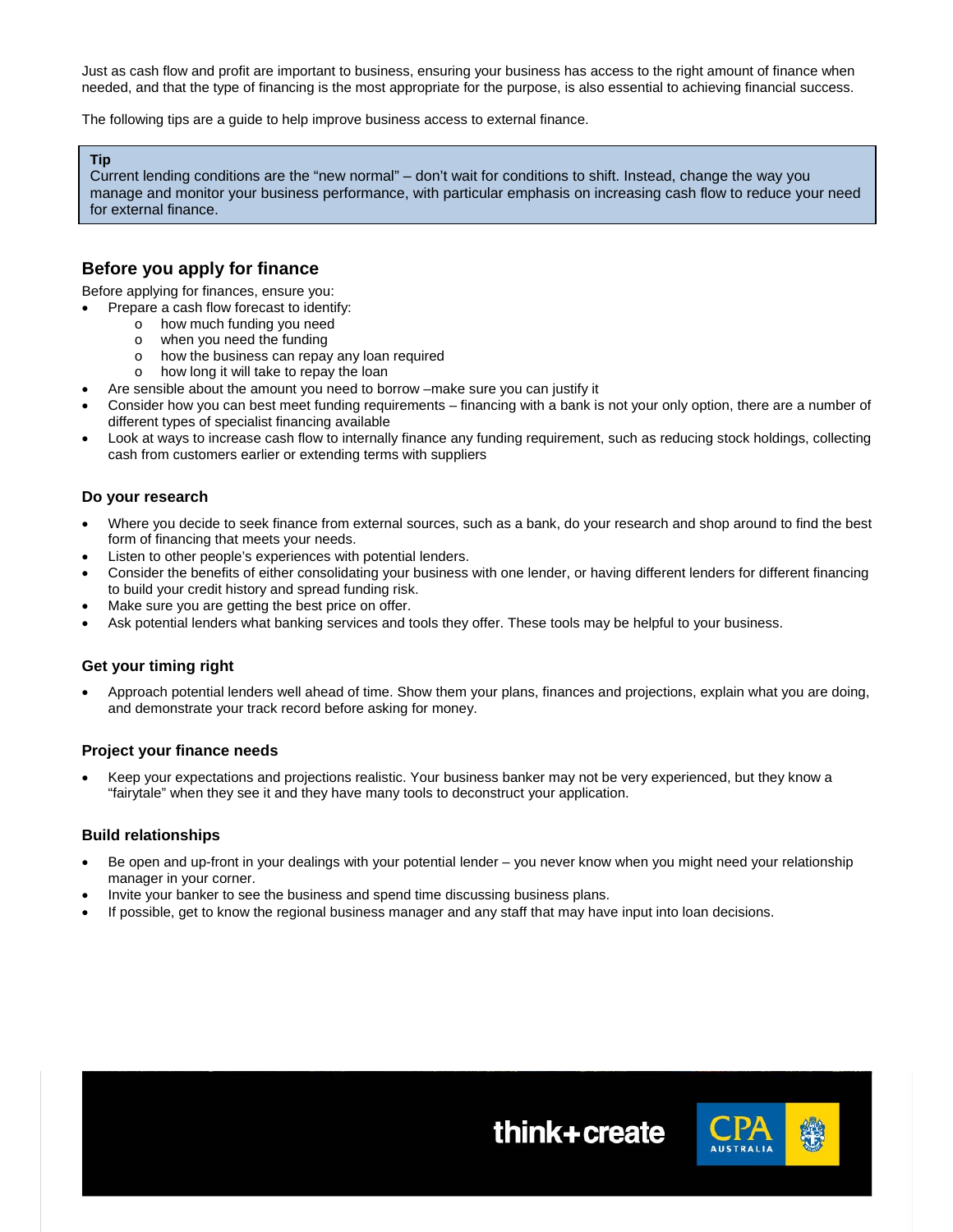# **Prepare your application**

- Make sure your application is produced to the highest quality. The more times you have to rehash your application the less likely it is to succeed.
- Be aware of lenders' risk appetite for particular industries.
- Use accountants, brokers and mentors to assist if you feel out of your depth.
- Identify which assets you wish to pledge for security. However, if possible, keep some assets in reserve.
- If your application fails, ask why.

#### **Prepare for the interview**

- Make sure you are well prepared the lender is banking on you as well as your business.
- Present your business in the best light. This will mean you're also presenting yourself in the best light.
- Ensure your proposition is sound and your business knowledge and skills are apparent.
- If it will present your business in a sound light, ask your accountant to go to the meeting with you.

### **Understand the contract**

- Understand all the terms and conditions that are included in the financing arrangements.
- Make sure you have processes in place to meet terms and conditions of the loan.
- Comprehend what it takes to service any new loans. Look at all the fees and compliance requirements.
- If you are not sure, ask your accountant to review the contract terms and conditions and explain potential any issues these may have to the operations of your business before you sign.

# **After you have received finance**

### **Maintain and build relationships**

- Understand the decision-making structure within your lender. Seek and develop relationships with a number of people at your lender – not just your relationship manager – including the credit manager, regional manager and front-line staff.
- Always have your numbers ready and invite your lender to your business to share your experience.

#### **Manage compliance requirements**

- Implement processes to capture information and prepare reports required under your financing arrangements.
- Keep financials and forecasts, particularly cash flow forecasts, up-to-date.
- Do not over-extend credit lines. There is a point where lenders will draw the line.
- Try not to default on payments. Defaults can make accessing finance difficult.
- Understand the impact on your ability to access finance or refinance when entering into any payment arrangements, particularly those with the Australian Taxation Office.



think+create